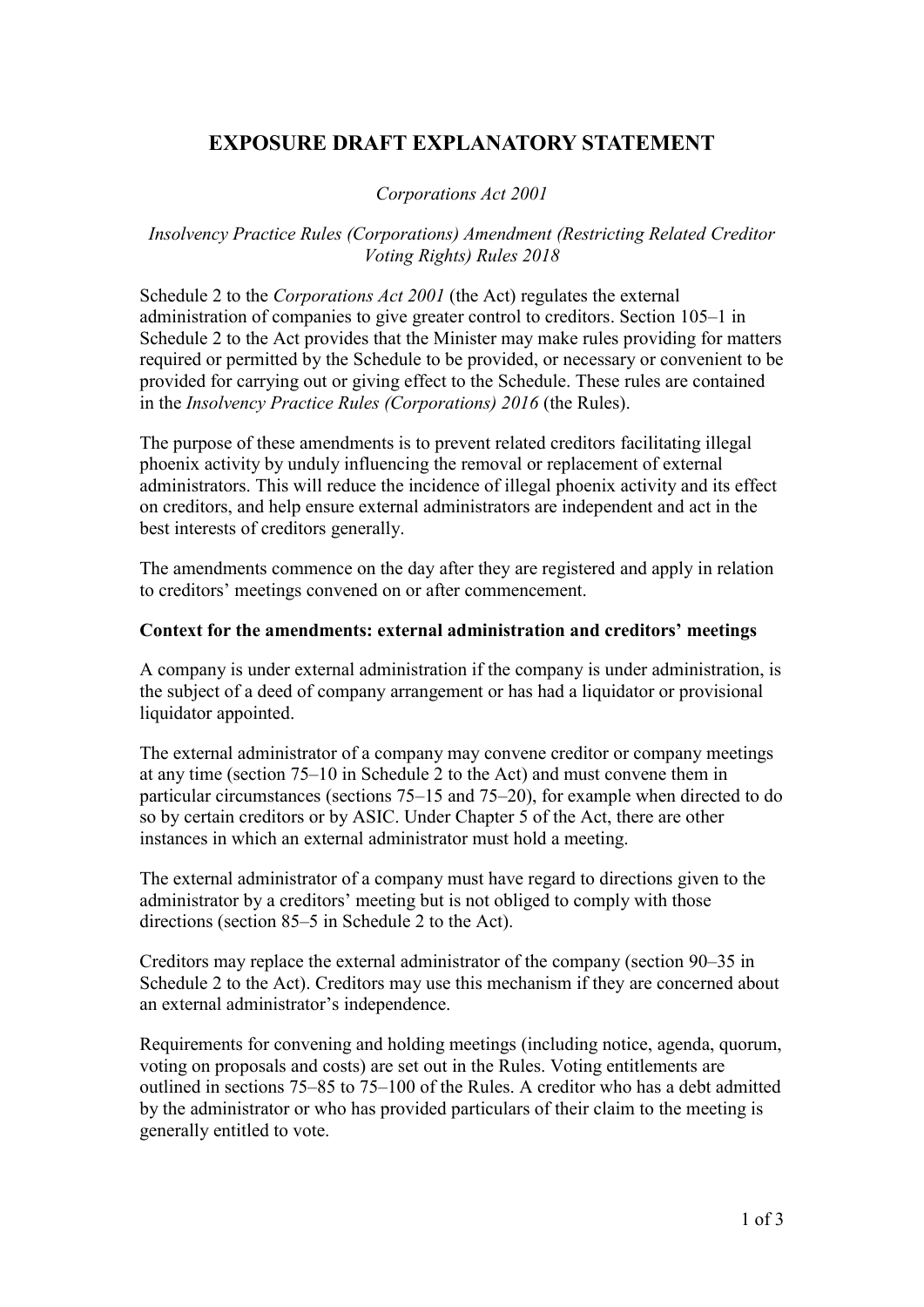The Rules do not prescribe the level of proof required before the person presiding at the meeting may admit a claim for voting purposes. As a result, claims are not scrutinised to the same extent as when the external administrator pays a dividend.

Resolutions can pass at a creditor's meeting on the voices (section 75–110 of the Rules) or by a poll (section 75–115). To pass, a resolution to remove an external administrator generally requires a majority vote of the creditors voting and a majority in value of creditors voting.

## **Related creditors**

A related creditor is a related entity and also a creditor of the company under administration (subsection 75–41(4) in Schedule 2 to the Act). A related entity includes company members and their relatives.

The current law recognises related creditors may have an incentive to control the administration in a way that is personally beneficial but detrimental to unsecured creditors as a whole. Another creditor may apply to the Court to overturn a decision of a creditors' meeting if related creditor votes were determinative (section 75–41 in Schedule 2 and section 415A of the Act). The Court must consider whether the decision was contrary to the interests of creditors generally or a class of creditors, or has unreasonably prejudiced the interests of other creditors before setting the decision aside.

This court process may not prevent related creditors who are colluding with illegal phoenix operators from influencing the external administration process and frustrating the interests of other legitimate creditors (including other related creditors) who are not colluding. It may also be costly for unrelated creditors to pursue court action in relation to an improper vote. This is a particular concern to the Government in the context of illegal phoenix activity as a related creditor may use their influence to keep in place an external administrator who is complicit in the illegal phoenix activity, or replace an independent administrator with a complicit administrator.

An external administrator may be actively complicit in the illegal activity or turning a blind eye in carrying out their duties, in particular their duty to investigate and report misconduct to the regulator.

## **Stacking of related creditor votes**

A company and its related creditors may enter into arrangements designed to increase the value of related creditors' voting rights. An example of such an arrangement is where a related creditor accepts an assignment of a debt for less than its face value. In the context of illegal phoenix activity, having obtained an ability to vote for the value of the entire debt, these creditors can collude with an external administrator and the directors of a company when voting on certain resolutions to achieve an outcome that facilitates the illegal activity and disadvantages legitimate creditors.

## **The amendments**

Item 3 in Schedule 1 limits related creditors' voting rights to the value of the consideration they paid for an assigned debt when conducting a poll for a resolution concerning the appointment or removal of an external administrator.